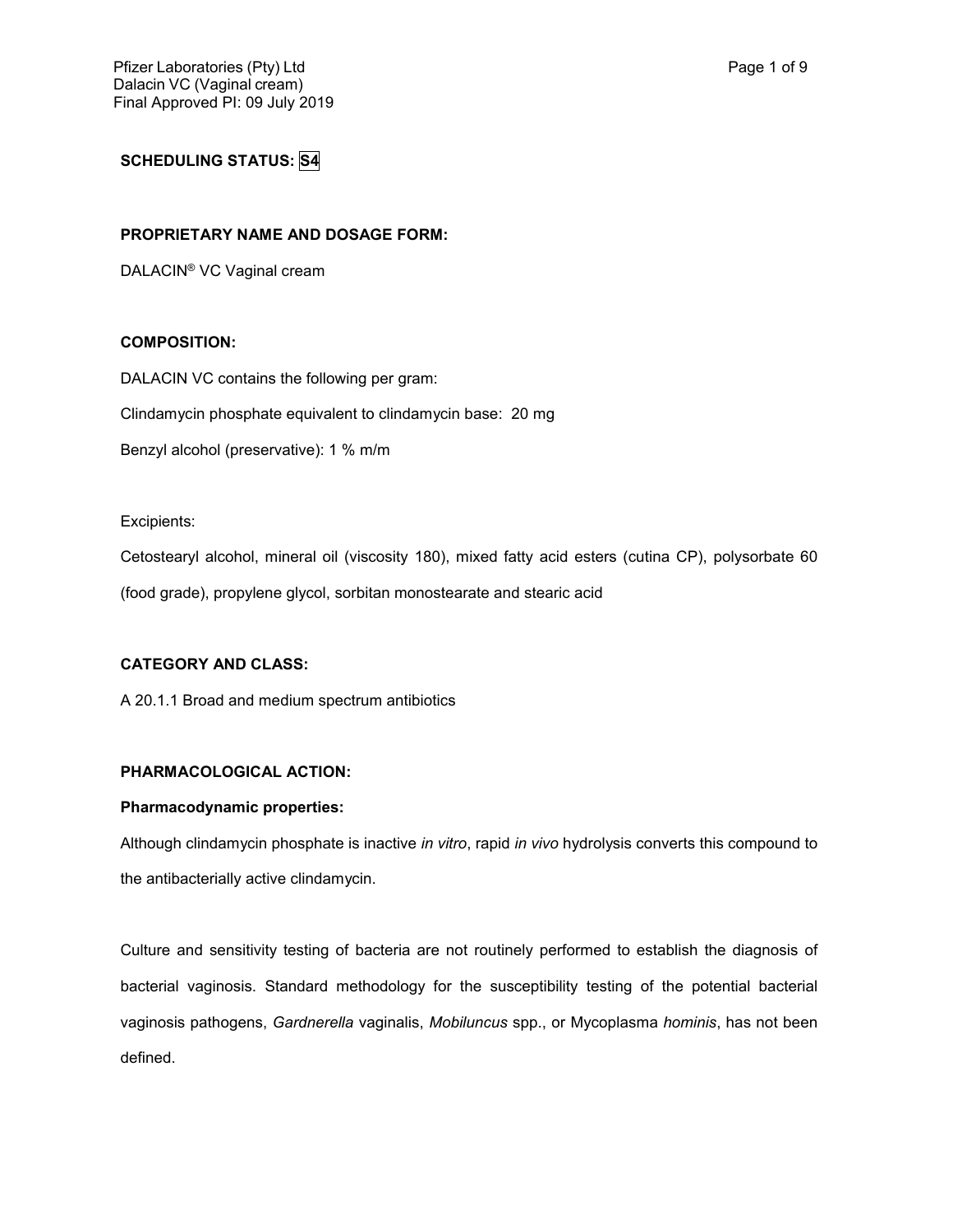Clindamycin inhibits bacterial protein synthesis at the level of the bacterial ribosome. The antibiotic binds preferentially to the 50S ribosomal subunit and affects the process of peptide chain initiation.

Antagonism has been demonstrated between clindamycin and erythromycin *in vitro*. The clinical significance of this interaction is unknown.

Cross-resistance between clindamycin and lincomycin has been demonstrated.

#### **Pharmacokinetic properties:**

Following a once a day intravaginal dose of 100 mg of clindamycin phosphate vaginal cream 2 %, administered to 6 healthy female volunteers for 7 days, approximately 4 % (range 0,6 % to 11 %) of the administered dose was absorbed systemically. The peak serum clindamycin concentration observed on the first day averaged 18 ng/ml (range 4 to 47 ng/ml) and on day 7 it averaged 25 ng/ml (range 6 to 61 ng/ml). These peak concentrations were attained approximately 10 hours post-dosing (range  $4 - 24$  hours).

Following a once a day intravaginal dose of 100 mg of clindamycin phosphate vaginal cream 2 %, administered for 7 consecutive days to 5 women with bacterial vaginosis, absorption was slower and less variable than that observed in healthy females. Approximately 4 % (range 2 % to 8 %) of the dose was absorbed systemically. The peak serum clindamycin concentration observed on the first day averaged 13 ng/ml (range 6 to 34 ng/ml) and on day 7 it averaged 16 ng/ml (range 7 to 26 ng/ml). These peak concentrations were attained approximately 14 hours post-dosing (range  $4 - 24$  hours).

There was little or no systemic accumulation of clindamycin after repeated vaginal dosing of clindamycin phosphate vaginal cream 2 %. The systemic half-life was 1,5 to 2,6 hours.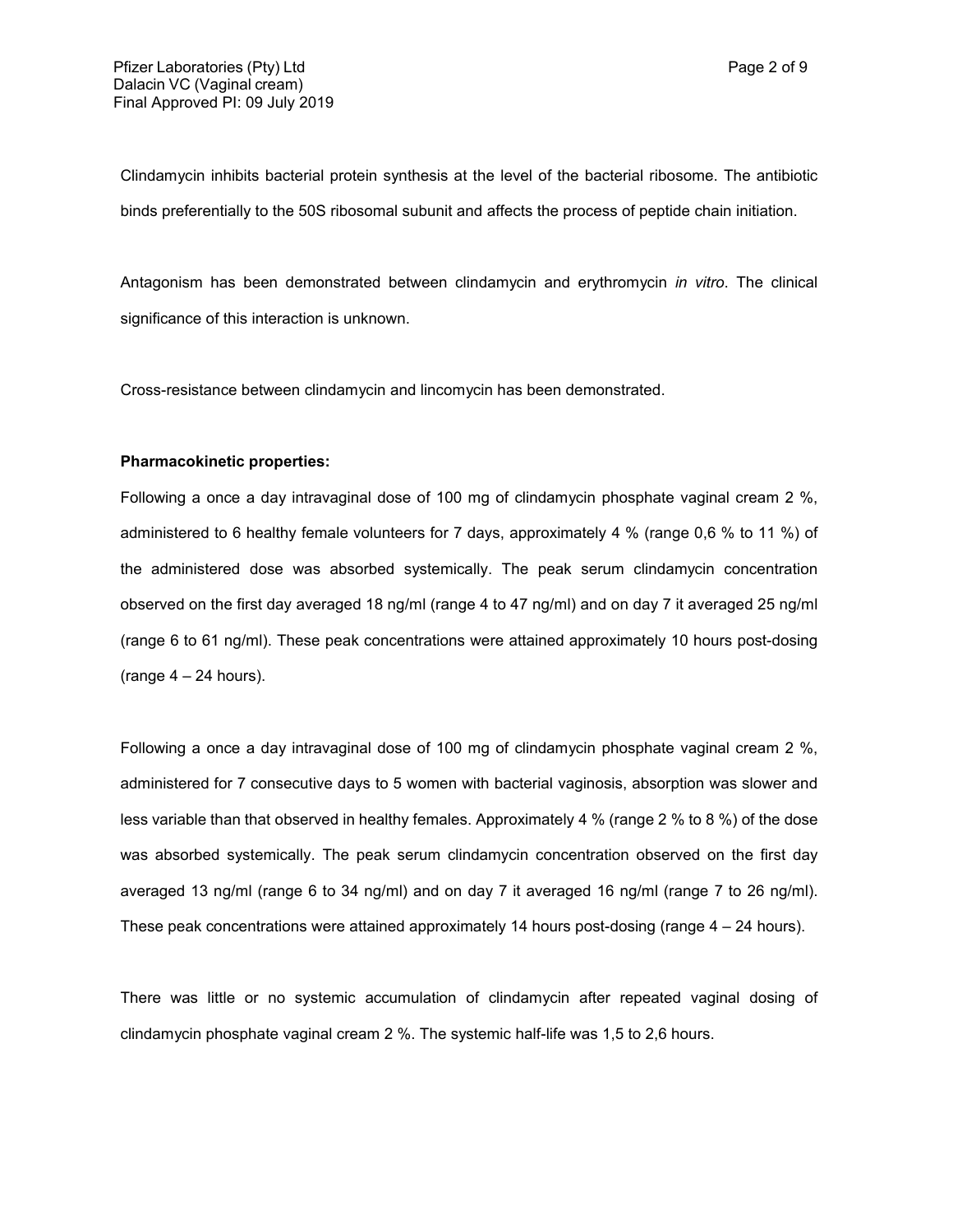#### *Geriatric use:*

Clinical studies for clindamycin phosphate vaginal cream 2 % did not include sufficient numbers of subjects aged 65 and over to determine whether they respond differently from younger subjects.

#### **INDICATIONS:**

DALACIN VC is indicated in the treatment of symptomatic bacterial vaginosis in non- pregnant women.

Other pathogens commonly associated with vulvovaginitis e.g. *Trichomonas vaginalis, Candida albicans, Chlamydia trachomatis, Neisseria gonorrhoeae and Herpes simplex* virus should be ruled out by appropriate methods.

## **CONTRAINDICATIONS:**

DALACIN VC is contraindicated:

- in patients with a history of hypersensitivity to clindamycin, lincomycin or any of the components of these products.
- in individuals with a history of antibiotic-associated colitis, ulcerative colitis, or regional colitis (Crohn's disease).
- Pregnancy and lactation (see HUMAN REPRODUCTION)

## **WARNINGS AND SPECIAL PRECAUTIONS:**

The use of DALACIN VC may result in the overgrowth of non-susceptible organisms particularly yeasts (like *Candida albicans*).

Clindamycin has been associated with diarrhoea and in some cases pseudomembranous colitis. Minimal absorption (approximately 4 %) occurs following the use of DALACIN VC intravaginally; however, if significant or prolonged diarrhoea occurs DALACIN VC should be discontinued and appropriate diagnostic procedures and treatment provided as necessary.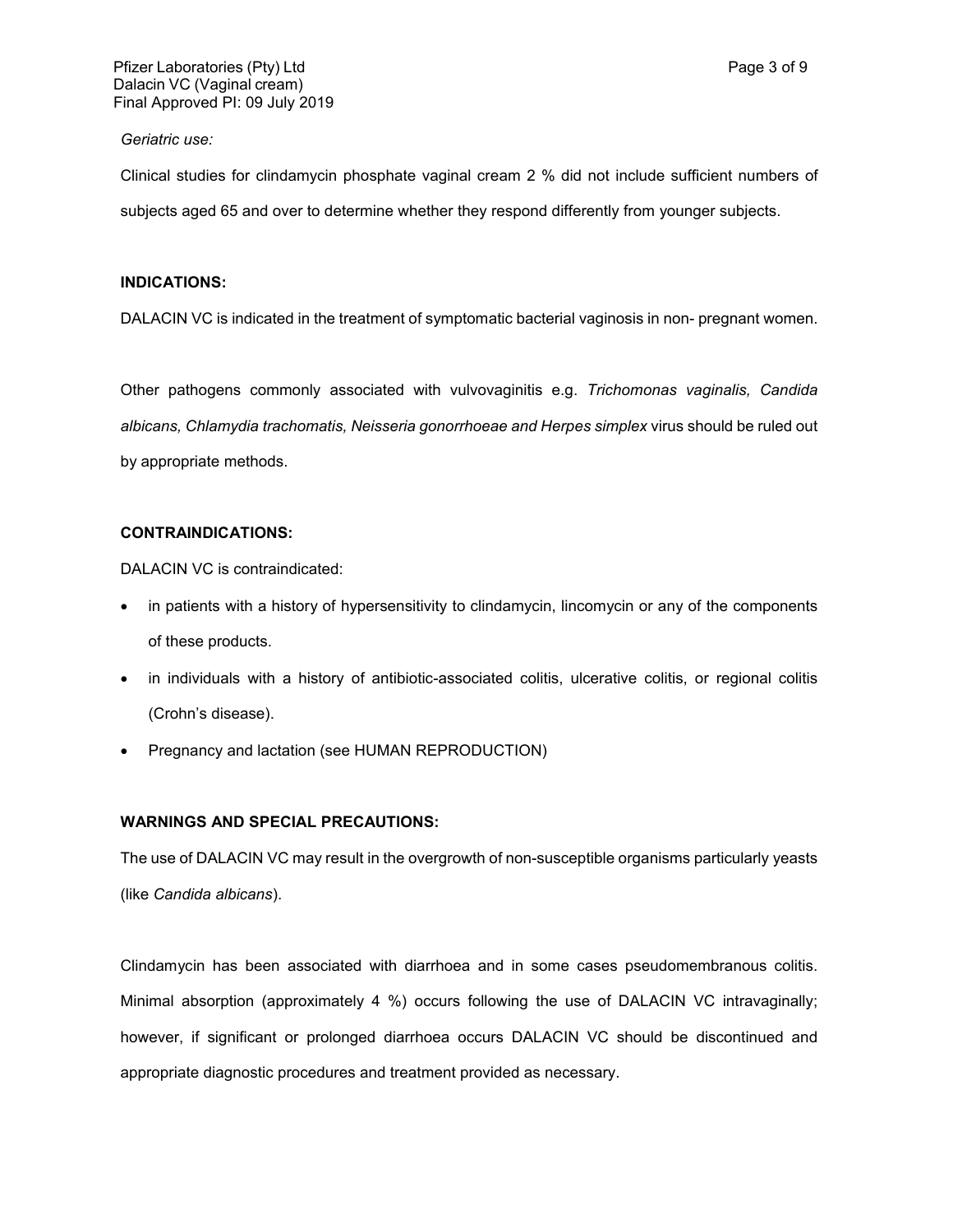The patient should be instructed not to engage in vaginal intercourse or use other vaginal products (such as tampons or douches) during treatment with DALACIN VC.

**DALACIN VC contains mineral oil that may weaken latex or rubber products, such as condoms or vaginal contraceptive diaphragms. The use of such products within 72 hours following treatment with DALACIN VC is not recommended.**

#### **Use in children;**

Safety and efficacy in paediatric patients have not been established.

#### **Effects on ability to drive and use machines:**

The effect of DALACIN VC on the ability to drive or operate machinery has not been evaluated.

## **INTERACTIONS:**

Systemic clindamycin has been shown to have neuromuscular blocking properties that may enhance the action of neuromuscular blocking medicines. Therefore, neuromuscular blocking medicines should be used with caution in patients on treatment with DALACIN VC.

## **HUMAN REPRODUCTION:**

#### **Pregnancy:**

Safety in pregnancy has not been established (see CONTRAINDICATIONS).

DALACIN VC should not be used during pregnancy.

## **Lactation:**

It is not known if DALACIN VC is excreted in breast milk following the use of vaginally administered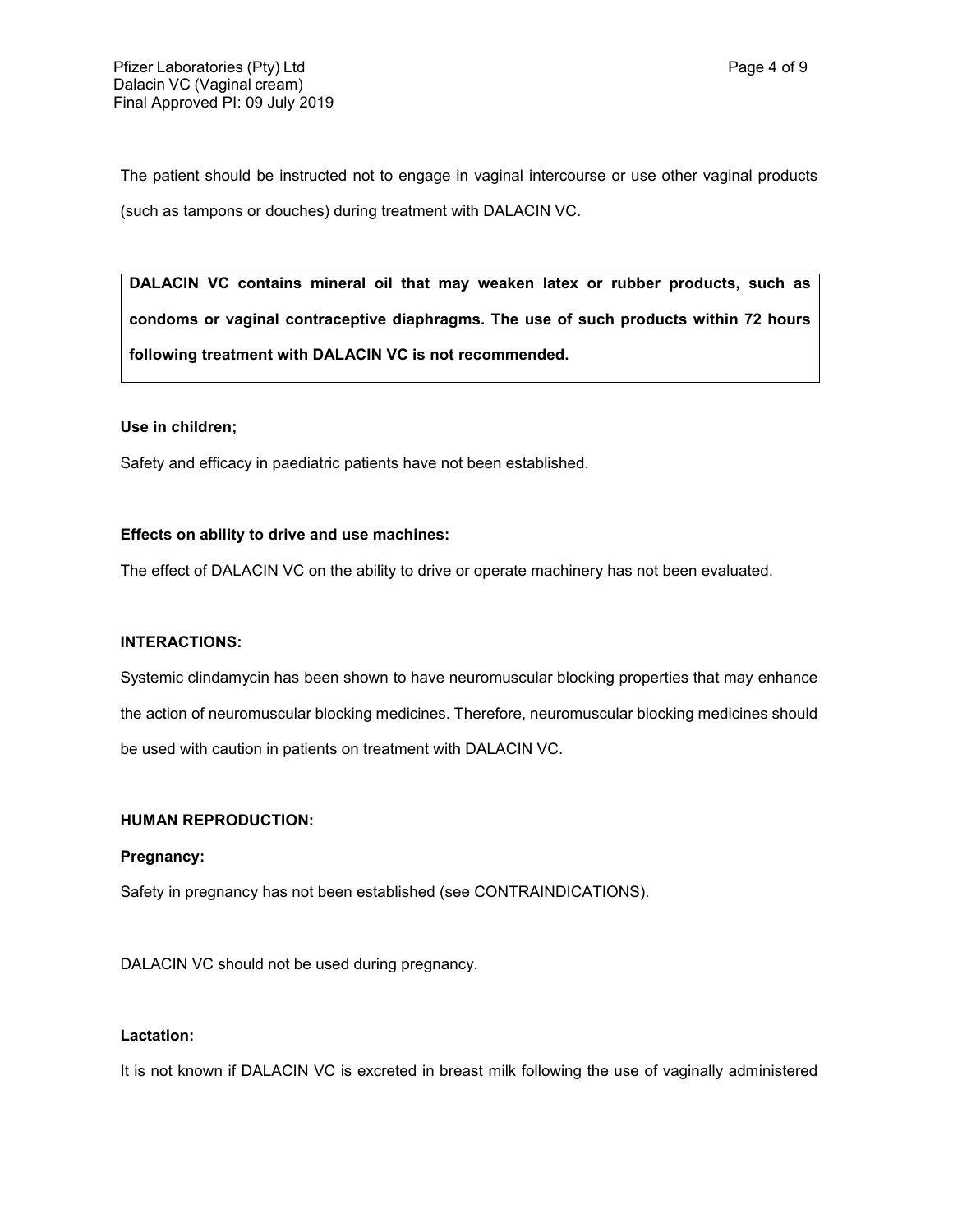## DALACIN VC.

Orally and parenterally administered DALACIN VC has been reported to appear in breast milk. Therefore, mothers on treatment with DALACIN VC should not breastfeed their infants.

## **DOSAGE AND DIRECTIONS FOR USE:**

## **Dosage:**

The recommended dose is one applicator full (approximately 5 grams, which contains approximately 100 mg of clindamycin phosphate) of cream intravaginally, preferably at bedtime, for 3 to 7 consecutive days.

Concomitant use with other intravaginal products is not recommended.

## **Directions for use:**

- 1. Plastic disposable applicators are provided with this package. They are designed to allow proper vaginal administration of the cream.
- 2. Remove cap from cream tube. Screw a plastic applicator on the threaded end of the tube.
- 3. Rolling tube from the bottom, squeeze gently and force the medication into the applicator. The applicator is filled when the plunger reaches its pre-determined stopping point.
- 4. Unscrew the applicator from the tube and replace the cap.
- 5. While lying on your back, firmly grasp the applicator barrel and insert into vagina as far as possible without causing discomfort.
- 6. Slowly push the plunger until it stops.
- 7. Carefully withdraw applicator from the vagina, and discard applicator.

## **SIDE EFFECTS:**

The safety of DALACIN VC was evaluated in both non-pregnant patients and patients during their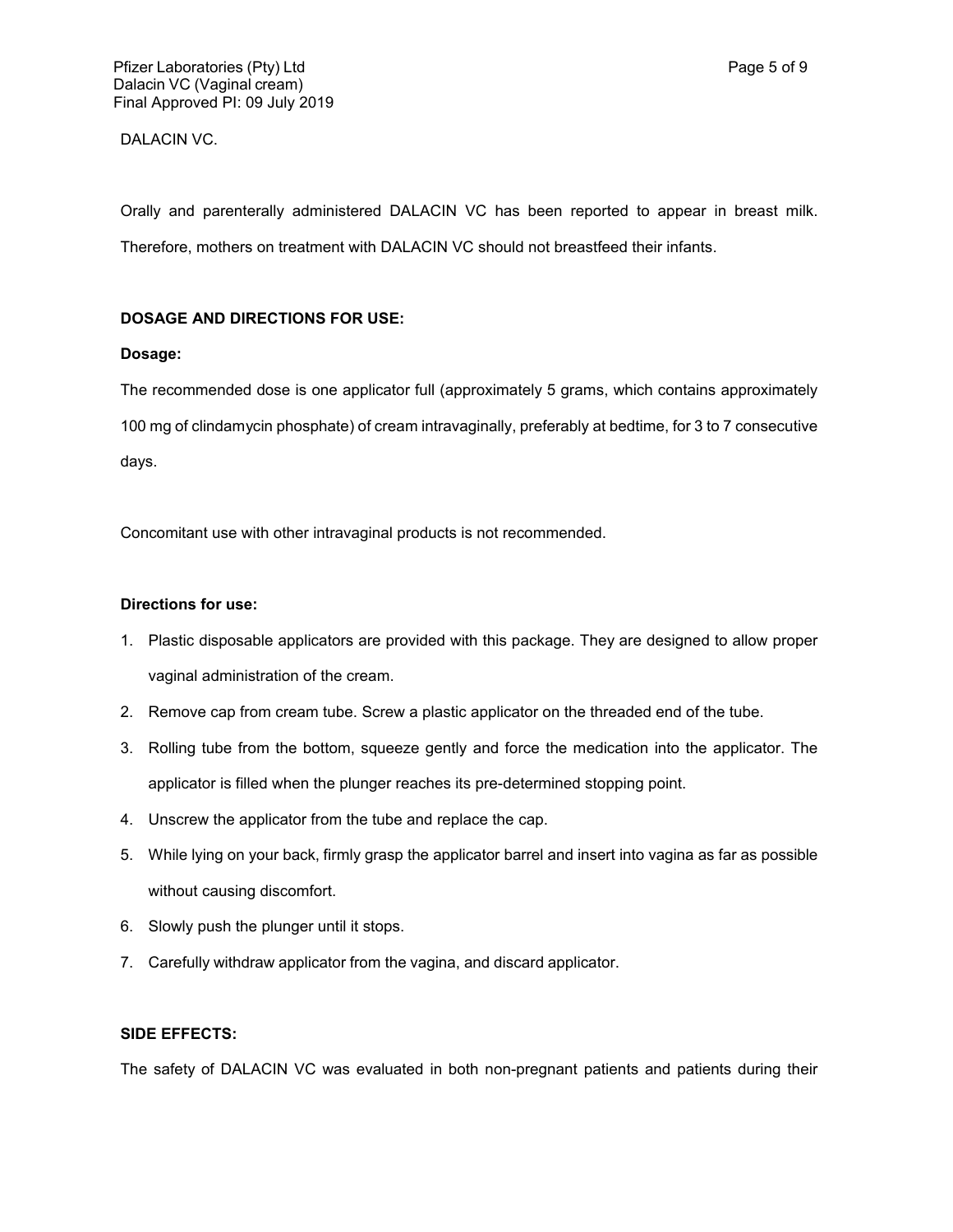second and third trimesters of pregnancy.

Side effects are categorised as follows:

Very common (≥ 1/10); common (≥ 1/100, < 1/10); uncommon (≥ 1/1 000, < 1/100); rare (≥ 1/10 000,

< 1/1 000); very rare (< 1/10 000), including isolated reports

| System organ class          | <b>Frequency</b> | Side effect                              |
|-----------------------------|------------------|------------------------------------------|
| Infections and infestations | Common           | Fungal infections, candida infections    |
|                             | Uncommon         | <b>Bacterial infection</b>               |
|                             | Not known        | Skin candida                             |
| Immune system disorders     | Uncommon         | Hypersensitivity                         |
| <b>Endocrine disorders</b>  | Not known        | Hyperthyroidism                          |
| Nervous system disorders    | Common           | Headache, dizziness, dysgeusia           |
| Ear and labyrinth disorders | Uncommon         | Vertigo                                  |
| Respiratory, thoracic and   | Common           | Upper respiratory infection              |
| mediastinal disorders       | Uncommon         | Epistaxis                                |
| Gastrointestinal disorders  | Common           | Abdominal pain, constipation, diarrhoea, |
|                             |                  | nausea, vomiting                         |
|                             | Uncommon         | Abdominal distension, flatulence, breath |
|                             |                  | odour                                    |
|                             | Not known        | Gastrointestinal disorder, dyspepsia     |
| Skin and subcutaneous       | Common           | Pruritus (non-applicable site), rash     |
| tissue disorders            | Uncommon         | Urticaria, erythema                      |
|                             | Not known        | Maculopapular rash                       |
| Musculoskeletal and         | Common           | Back pain                                |
| connective tissue disorders |                  |                                          |
| Renal and urinary disorders | Common           | Urinary tract infection, glycosuria,     |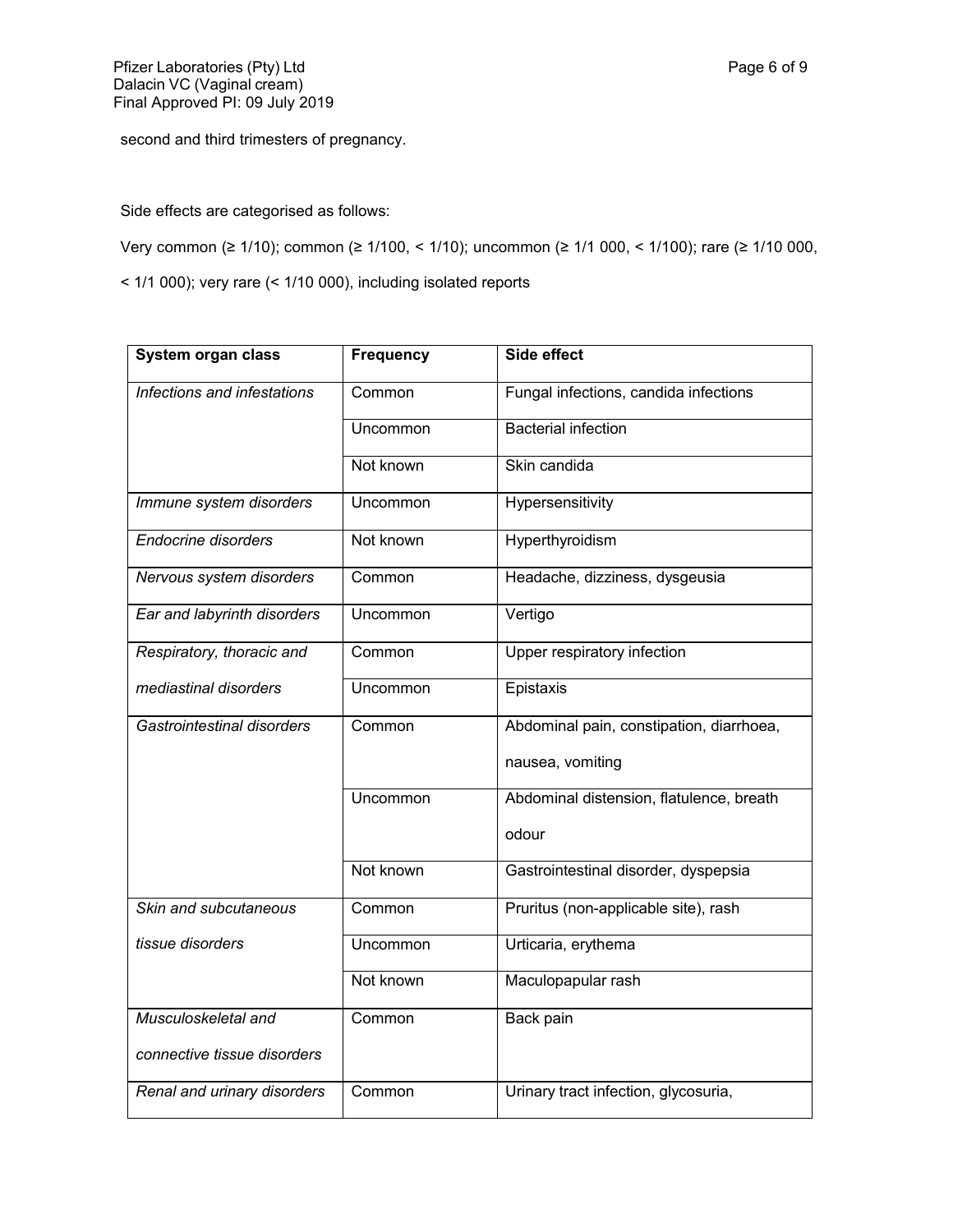|                                |             | proteinuria                                |
|--------------------------------|-------------|--------------------------------------------|
|                                | Uncommon    | Dysuria                                    |
| Pregnancy, puerperium and      | Common      | Abnormal labour                            |
| perinatal conditions           |             |                                            |
| Reproductive system and        | Very common | Vulvovaginal candidiasis                   |
| breast disorders               | Common      | Vulvovaginitis, vulvovaginal disorder,     |
|                                |             | menstrual disorder, vulvovaginal pain,     |
|                                |             | metorrhagia, vaginal discharge             |
|                                | Uncommon    | Trichomonal vulvovaginitis, vaginal        |
|                                |             | infection, pelvic pain                     |
|                                | Not known   | Endometriosis                              |
| General disorders and          | Not known   | Inflammation, pain                         |
| administration site conditions |             |                                            |
| Investigations                 | Uncommon    | Microbiology test abnormal. Abnormal       |
|                                |             | microbiologic test findings on examination |
|                                |             | of body fluids, substances and/or tissues  |
|                                |             | which typically mean positive culture      |
|                                |             | findings in specimens from organs,         |
|                                |             | systems and/or tissues                     |

# **Post-marketing:**

The following post-marketing adverse event has been reported with DALACIN VC:

*Gastrointestinal disorders:* Pseudomembranous colitis

# **KNOWN SYMPTOMS OF OVERDOSAGE AND PARTICULARS OF ITS TREATMENT:**

Vaginally applied clindamycin phosphate contained in DALACIN VC can be absorbed in sufficient amounts to produce systemic effects. Accidental ingestion of the product could be accompanied by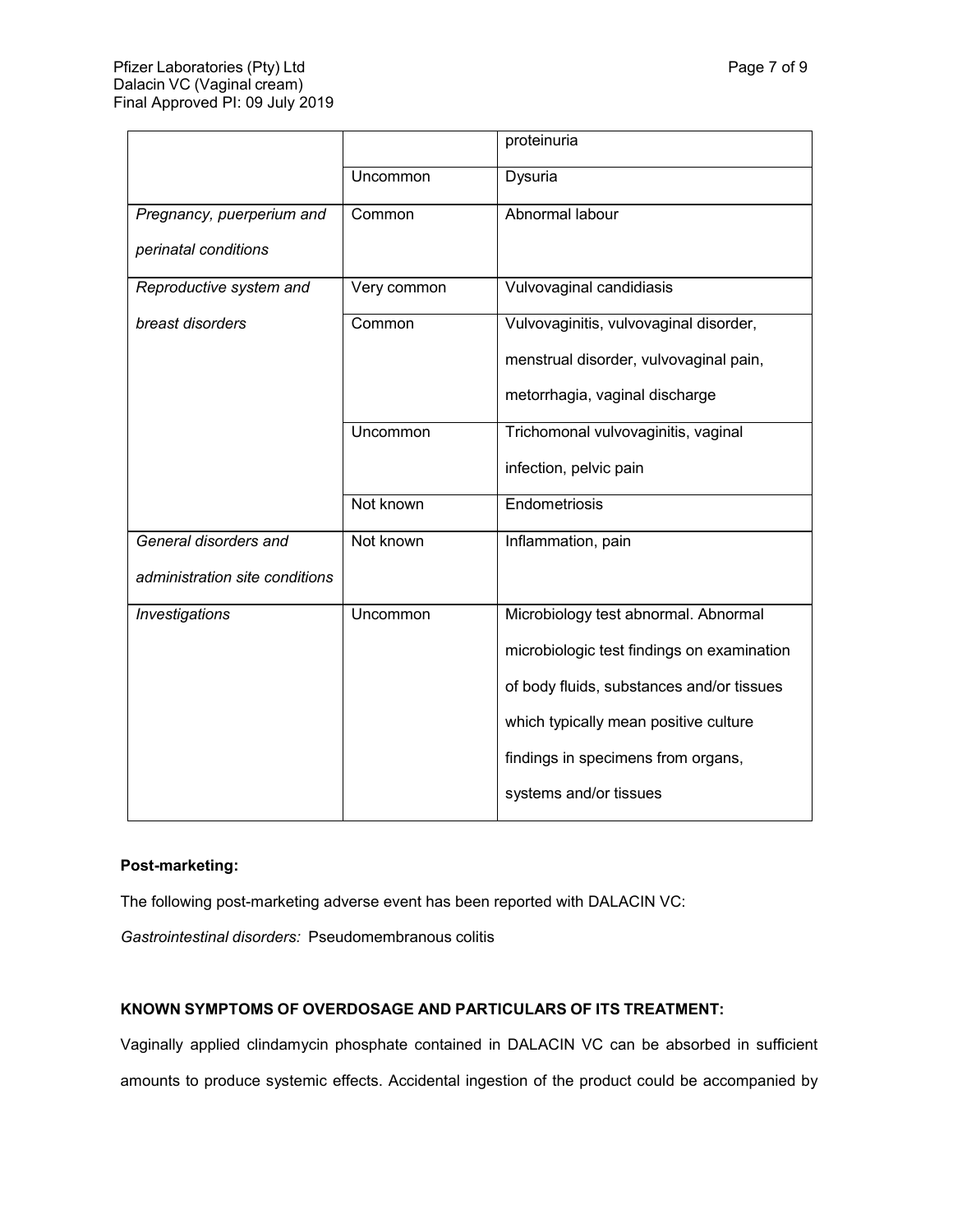effects related to therapeutic levels of oral clindamycin. In the event of overdosage treatment should be symptomatic and supportive.

#### **IDENTIFICATION:**

A white, semi-solid cream.

## **PRESENTATION:**

Cream containing 2 % clindamycin base (as the phosphate), intended for intravaginal use. DALACIN VC is packaged in a 21 gram or 40 gram tube, accompanied by 3 or 7 disposable applicators. Each applicator full of cream (i.e one dose), contains approximately 5 grams of cream (100 mg of clindamycin).

# **STORAGE INSTRUCTIONS:**

Store at or below 25  $\degree$ C.

Protect from freezing.

Keep out of reach of children.

## **REGISTRATION NUMBER:**

27/20.1.1/0292

## **NAME AND BUSINESS ADDRESS OF THE HOLDER OF THE CERTIFICATE OF REGISTRATION:**

Pfizer Laboratories (Pty) Ltd

85 Bute Lane

Sandton 2196

South Africa

## **DATE OF PUBLICATION OF THE PROFESSIONAL INFORMATION:**